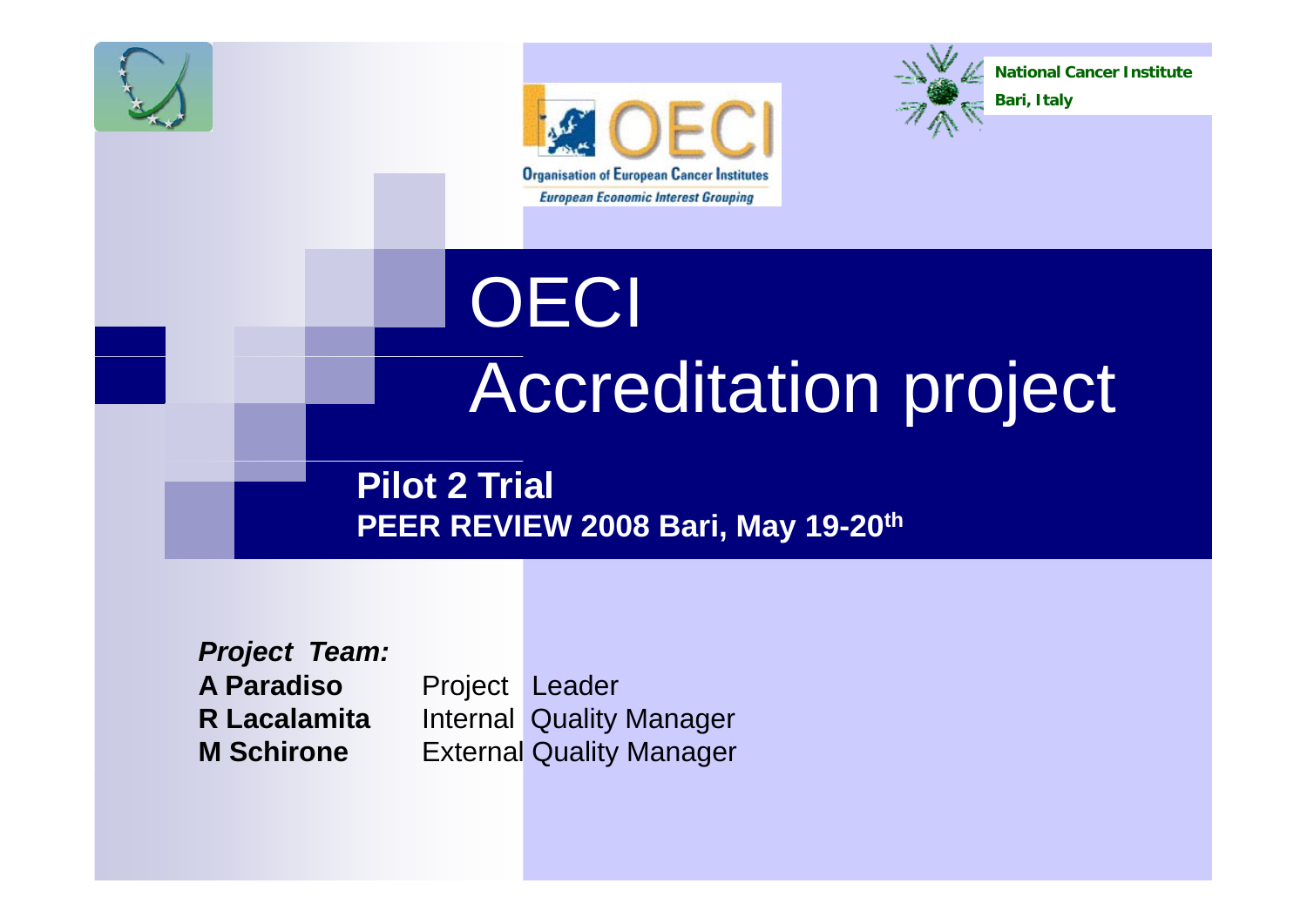

### **Istituto Tumori-NCI, Bari OECI Pilot 2 Trial: motivations for participation**

- $\triangleright$  willingness to review/renew internal organization;
- $\triangleright$  search for a new organizational/management system for a comprehensive cancer center.
- ¾ Interest in contributing to set-up an accreditation model applicable to Italian Cancer Institutes

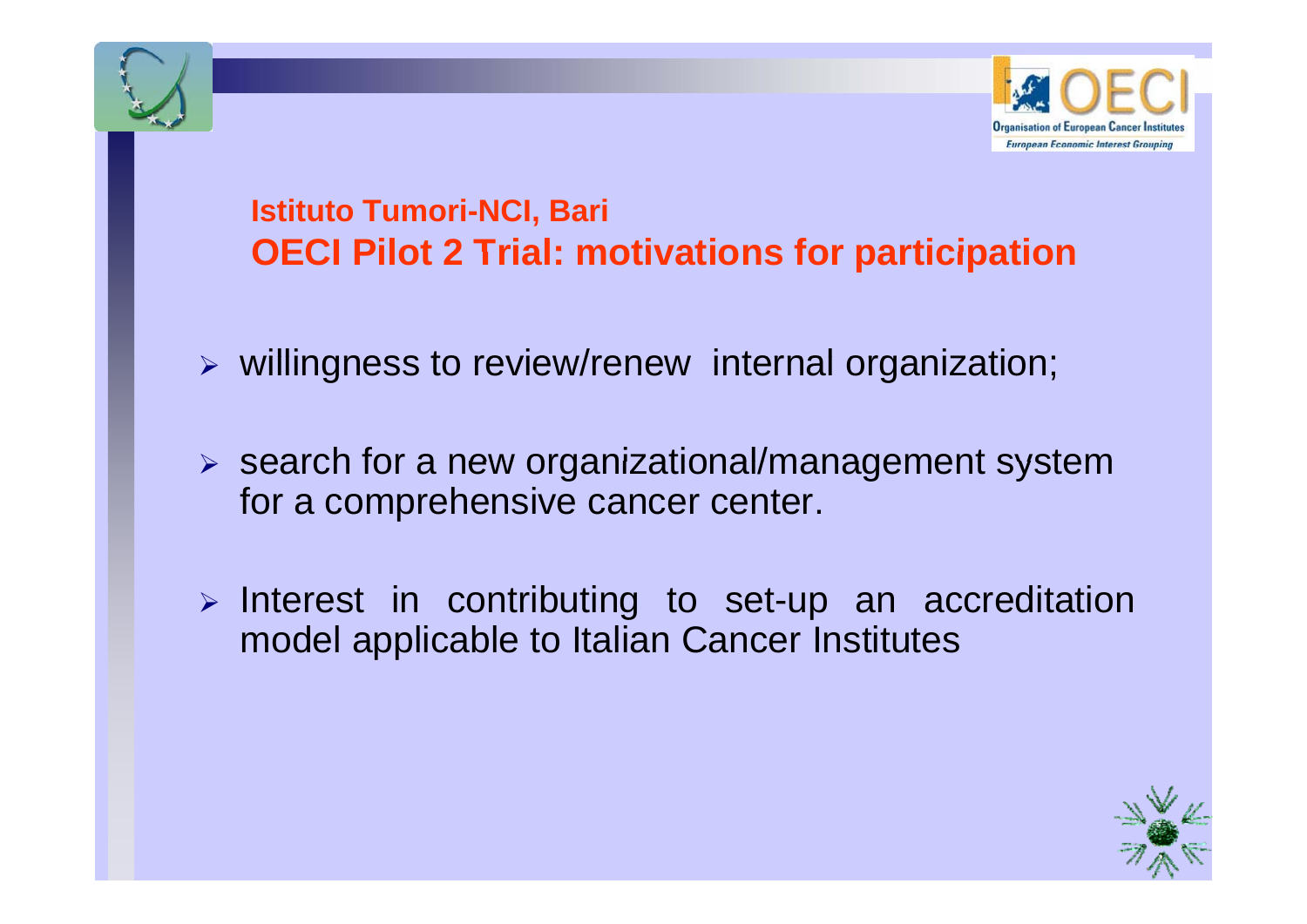

## **OECI Pil t 2 R d Pilot Round: Istituto Tumori Bari: the process**

# **First step (ended last February):**

<sup>¾</sup>Constitution of the project team (project leader, internal quality manager, external quality manager); <sup>¾</sup>Nine working groups composed of referees for specific items; <sup>¾</sup>Communication and training of the groups;

### **Second step:**

<sup>¾</sup>Change of top management;

<sup>¾</sup>Program approval by the Senior Board;

<sup>¾</sup>OECI preliminary visit with update of Peer review visit;

 $\triangleright$  Wide communication and internal interlocutory meetings.

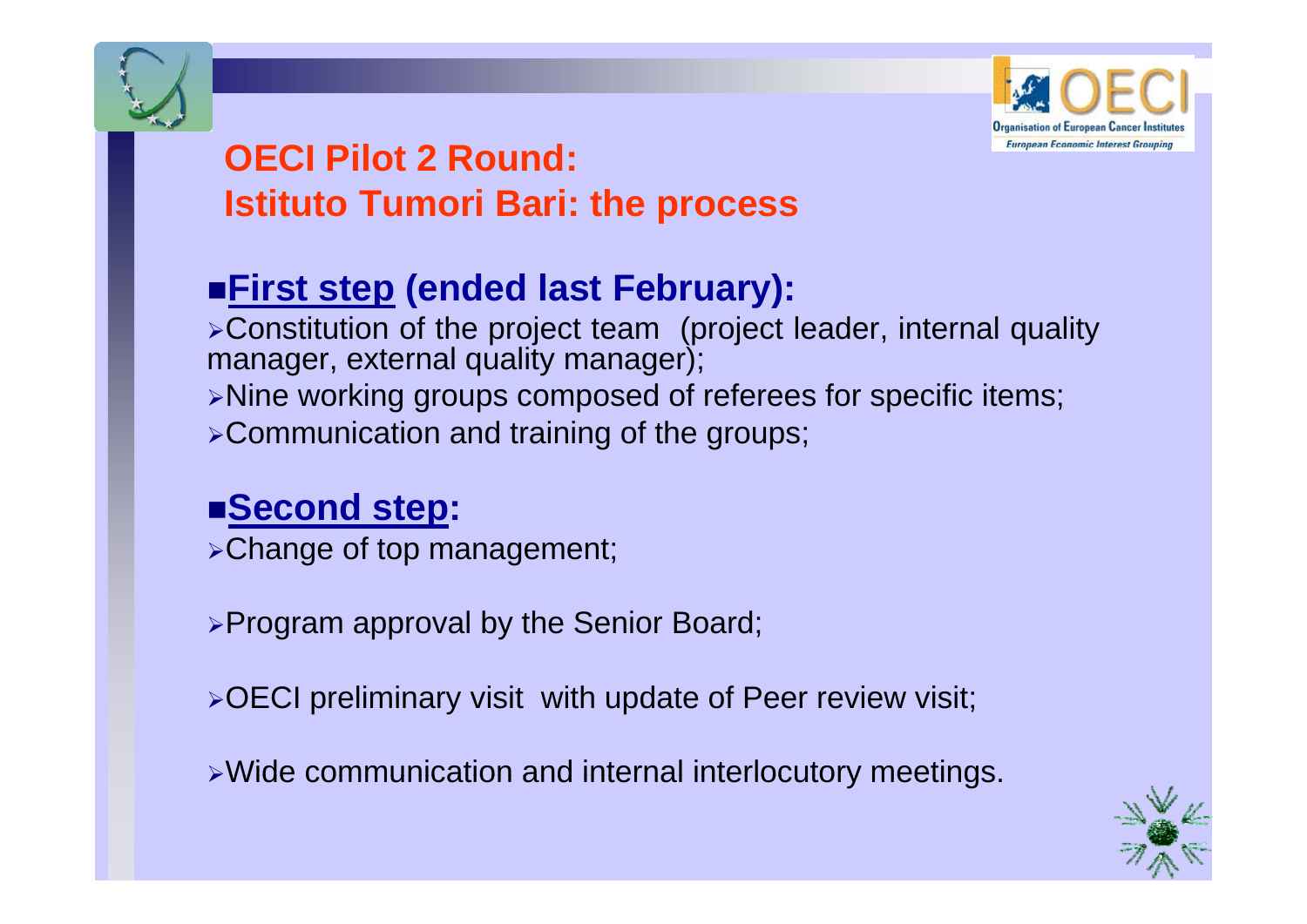



# **OECI Pilot 2 Round: Istituto Tumori Bari: the peer review**

### **Role of the auditors and suggestions for improvement?**

<sup>¾</sup>Kindness and professionality also facillitated by great propositive expectations from the institute;

#### **Remarks?**

>Too intensive scheduling which didn't allow the right time flexibility while the daily activities (health performances cannot stop!)

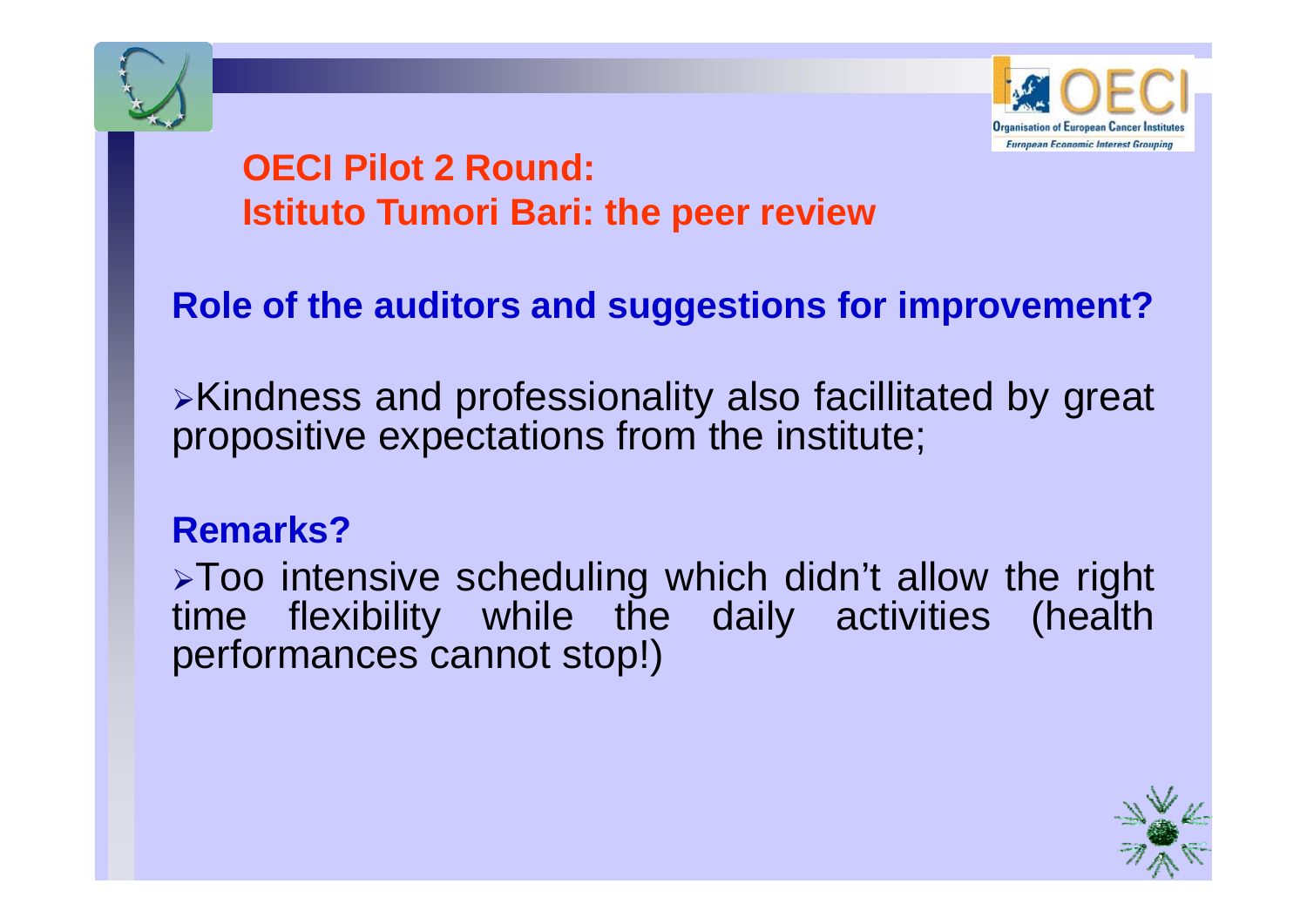

# **OECI Pilot 2 Round:**

**Istituto Tumori Bari:**

**Content of questionnaires (qualitative and quantitative)**

#### **Bottlenecks and possible causes?**

- ¾ Awareness to be working with <sup>a</sup> not definitive model
- ¾ Internal dynamic organization system;
- ¾ Terminology/interpretation of the questionnaires timeconsuming and not always immediate (language?);

#### **Missing items?**

 $\triangleright$  Qualitative questionnaire not always well balanced;